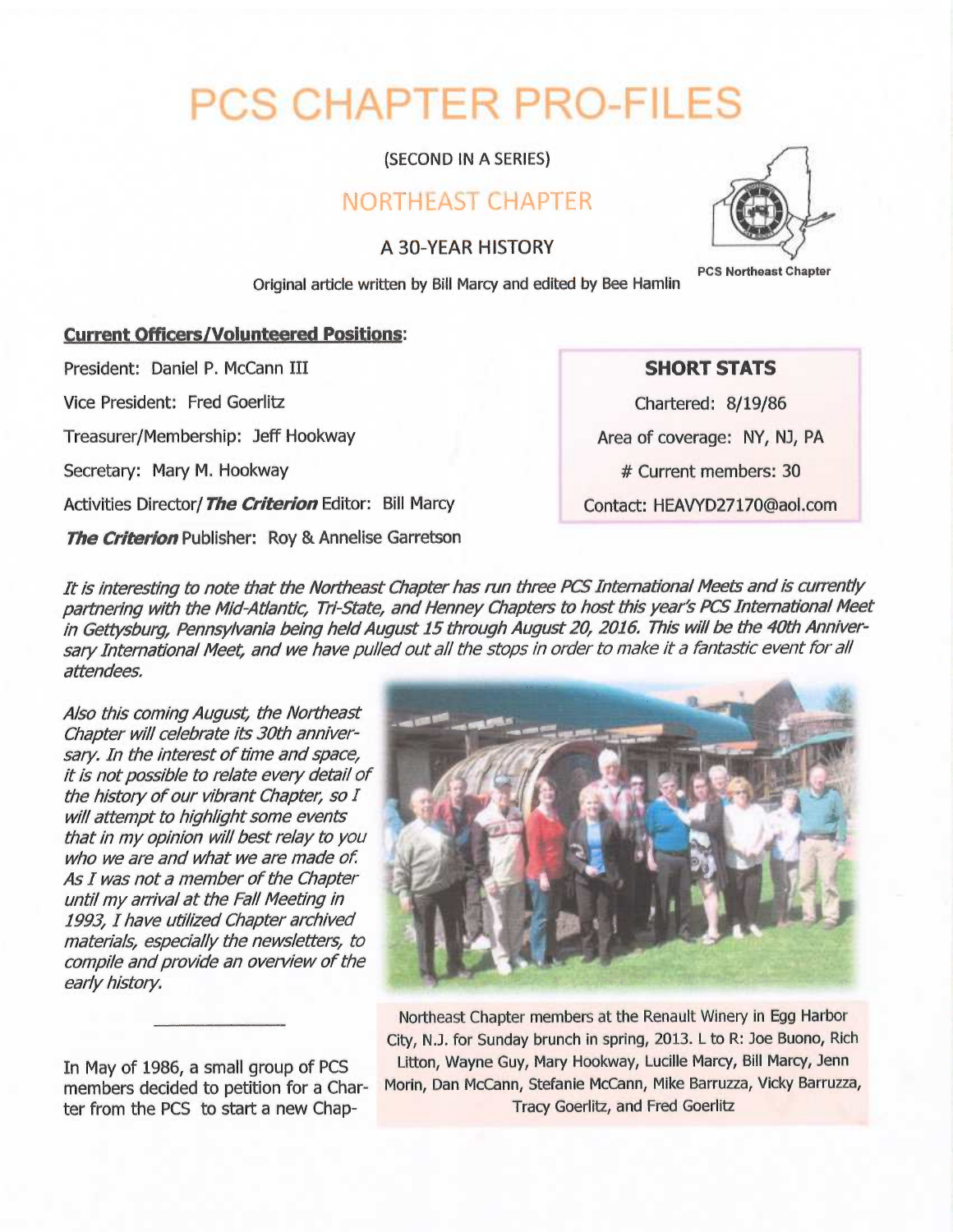ter. This new Chapter would serve PCS members in the New York, New Jersey, and Pennsylvania area. So a petition, signed on May 12, 1986 by PCS members Mahlon Thompson, Paul Vickery, Phil )ast, Roseanne Stewart, and Craig Stewart, was approved by the Board, and the Charter was issued on August 19, 1986. The Charter was signed by then PCS President, the fate Robert F. Parsons. From that point, the Northeast Chapter began its own path of growth, and grow it did!

In 1987, the Northeast Chapter dove in headfirst to run a PCS Meet, in true Northeast Chapter fashion! The Meet was held in Lambertville, New Jersey; in addition to the usual assortment of local tours and activities, the week culminated with professional cars being exhibited at a mainstream car show in New Hope, Pennsylvania. There is something you should understand: back in those days, it was very unusual for professional cars to be seen at a mainstream car show. Today, we take it for granted that we can show our professional cars at almost any show venue, but there are two major reasons that that is possible: 1) the tireless efforts of some dedicated members of the PCS; and 2) strict adherence to PCS's Rules of Display of professional cars. It has been a hard-won outcome.

When I arrived at my first Chapter event, the 1993 Fall Meeting, I was immediately impressed by the friendly and welcoming way I was treated by people I had never met before. There were a few professional cars parked in the parking lot which I enthusiastically perused, followed by the meeting, professional-car talk, and lots of picture-sharing of professional cars. I met the late Leo Maren III, Mary and Jeff Hookway, Bill Wright, Daniel McCann, Mike Barruzza, Paul Vickery, and Jan and Peter Grave, and I rode to the meeting site with Craig Stewart in his gorgeous 1976 Miller-Meteor Lifeliner ambulance. This was a great day for me!

The Northeast Chapter has always held at least one Fall Meeting at Manasquan Hose Company #1, Ma-<br>meeting per year, in the fall, and more when needed,  $\frac{1}{2}$  pasquan, N 1. Front and center: Gregg D. Merksame meeting per year, in the fall, and more when needed, hasquan, N.J. Front and center: Gregg D. Merksamer;<br>sometimes as often as once a month. Obviously, meet-hear row I to B: Lucille Marcy, Jeffrey Hookway, Mary sometimes as often as once a month. Obviously, meet-<br>lings are important, but there are many other aspects to running any successful club or organization. A good



Northeast Chapter members pose for a photo at the Hookway, Fred Goerlitz, Daniel McCann, and Jen Morin

newsletter is important and a key to communication among the members. Our Chapter newsletter, The Criterion, comes out four times per year. Craig Stewart was the original editor and Mike Barruzza was the publisher, then Gregg D Merksamer took over as editor for many years, with Ted Collins as publisher. Then in 2013, disaster struck: yours truly took over as editor of The Criterion. Subsequently, in the third quarter of 2015, Ted Collins retired from the publisher's duties, and Roy Garretson and his daughter-in-law Annelise Garretson became our current publishers.

Club activities are a huge part of any successful club, and we have done many fun and interesting activities as a group. I cannot detail for you all of our events and activities; actually, I can only scratch the surface. The following activities are highlighted to give you an idea of what a Chapter can do.

WILNER'S LIVERY SERVICE TOUR. On July 20, 1997, about 30 Northeast Chapter members descended on Wilner's Livery Service in Edison, New Jersey. It was a warm and sunny day and a number of us arrived in our own professional cars. Our host, David Wilner, a PCS member, graciously gave us the grand tour of his facility. In addition to his 110-car fleet of hearses, flower cars, and limousines, Dave had an 1850s horsedrawn hearse and a 1976 S&S Centennial Edition hearse for our viewing pleasure. Dave also ran a body shop at his facility, where he did flower-car conversions, usually of Cadillacs. After he told stories of his years in the livery business and answered numerous questions, we headed to a local eatery for lunch.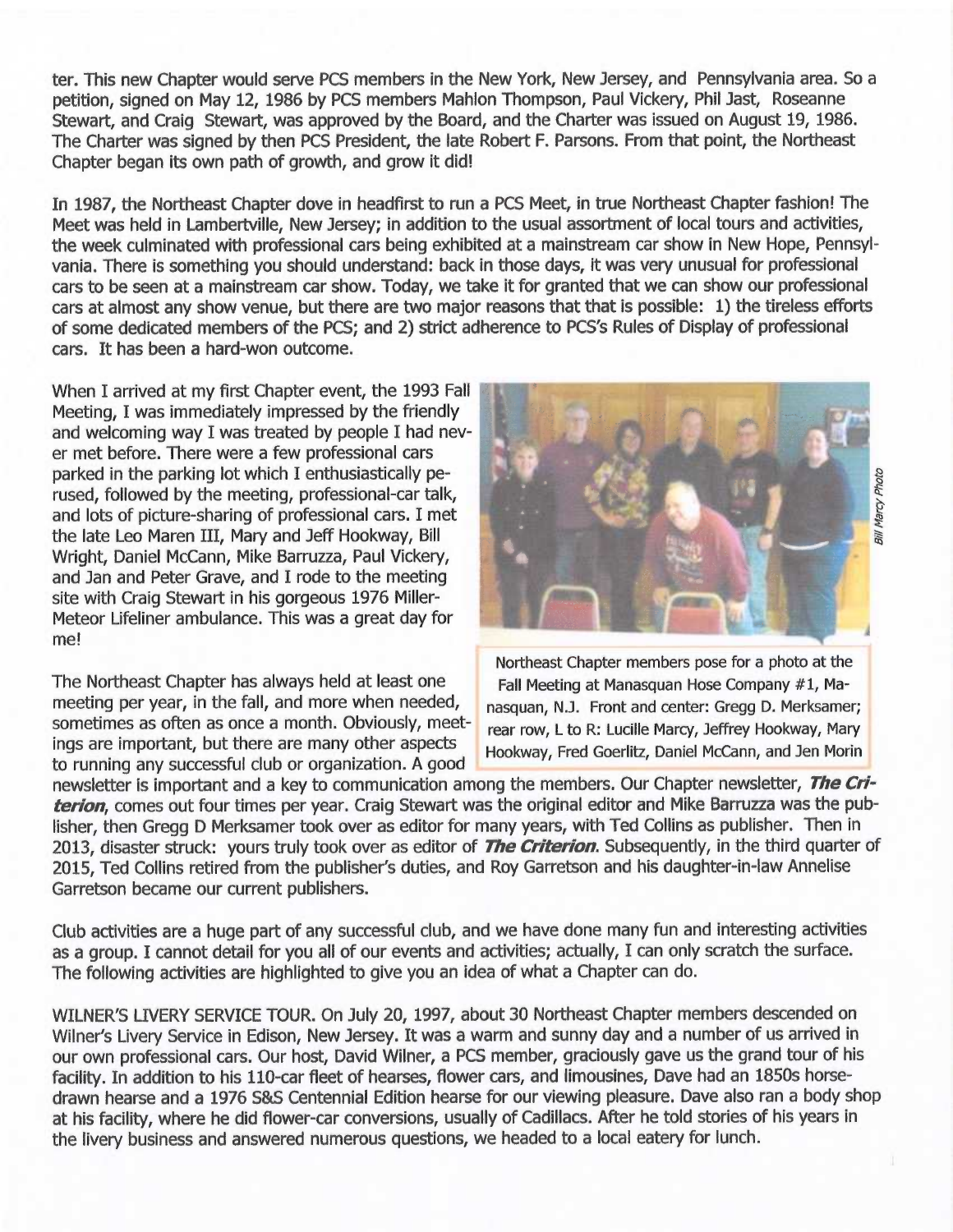LEHRER-GIBILISCO FUNERAL HOME GRAND RE-OPENING. As a result of the friendship we had formed with David Wilner, we were made aware that a customer of his with a funeral home wanted to hold a grand reopening for his newly renovated 100-year-old Victorian-style funeral home in Rahway, New Jersey. So the call went out to our Northeast Chapter members to bring their professional cars for a display. It fumed out to be quite an event; it was not just a display and an open house at a funeral home, it was a block party, and it seemed like the whole town came out! There were tours of the funeral home, live music, food galore-and people had a ball! The Northeast Chapter displayed 10 professional cars. Wow!

ATVUOOD-PETERSON-GUTHLEIN FUNERAL HOME GRAND REOPENING. Once again, as a result of our relationship with David Wilner, we were invited to another grand re-opening of a funeral home, this time in Egg Harbor, New Jersey. Our host, Bill O'Brien, had us display our professional cars out in front of his funeral home, fed us, and gave us the grand tour. Due to the distant location, we could muster just a handful of professional cars and a much smaller group of spectators.

RENAULT WINERY BRUNCH AND TOUR. The Northeast Chapter has been to the lovely Renault Winery in Egg Harbor City, New Jersey. In addition to delicious food and warm ambiance, they offer a tour of their historic winery. The Northeast Chapter has traveled to the Renault Winery a number of times, beginning in 1999, the year we brought so many members that they offered us our own private room. The last two times we were there, we had a real live wire of a tour guide named Suzie. When Suzie gives a tour, she provides all the dirt on the winery and lets you taste their wines and chocolates.

PCS INTERNATIONAL MEET 1999. In early 1996, the Northeast Chapter decided to host an International Meet for a second time in scenic Lancaster County, Pennsylvania, in 1999. Once the host hotel was decided, we then got to work on planning an enjoyable event for everyone, holding monthly meeting for about a year. Time literally flew by. Leo Maren III was the Meet Chair, or Meet Head, as he liked to call himself. We had <sup>a</sup> fabulous time running the Meet, and in the end, the members of the Northeast Chapter remained friends.

NORTHEAST CHAPTER CHARITY CAR AND TRUCK SHOW AT PEDDLERS VILLAGE, LAHASKA, PENNSYLVANIA.

At our Northeast Chapter Fall Meeting, I suggested we run a Lahaska, Pennsylvania, and I volunteered to head it up. Members were in agreement. We hosted the first car show there, and a dozen others followed. We had several objectives for this show. First of all, it was to to the general public. Second, it



showcase our professional cars Northeast Chapter professional cars at Lahaska, 2013

was to promote the car hobby as <sup>a</sup>whole, it was to allow people from different car clubs to meet, mingle, and enjoy each other's cars. Third and most importantly, we were raising funds to benefit a needy local charity. In my opinion, the show succeeded on all goals. The first year, we registered 79 cars and trucks, and we raised and donated in excess of \$1100 to our first charity. In addition, we had a fabulous selection of professional cars to show to spectators and fellow show attendees. One year we had 86 cars on the field. We have probably donated about \$5,000 to \$6,000 to local charities over the years. It was a fabulous venue and we had lots of fun hosting it. Beside myself, who served as Show Chairman for most years, members Jen Morin and Daniel McCann ran the show on several occasions. Of course, we were always supported by other Chapter members such as Mary and Jeff Hookway, the late Harvey Schoefield, Fred Goerlitz, and others. As time passed, participation in the show seemed to stop growing and began to shrink. We have not run the show for the past couple of years, although we hope to start a similar show in another venue, perhaps as early as 2017; time will tell.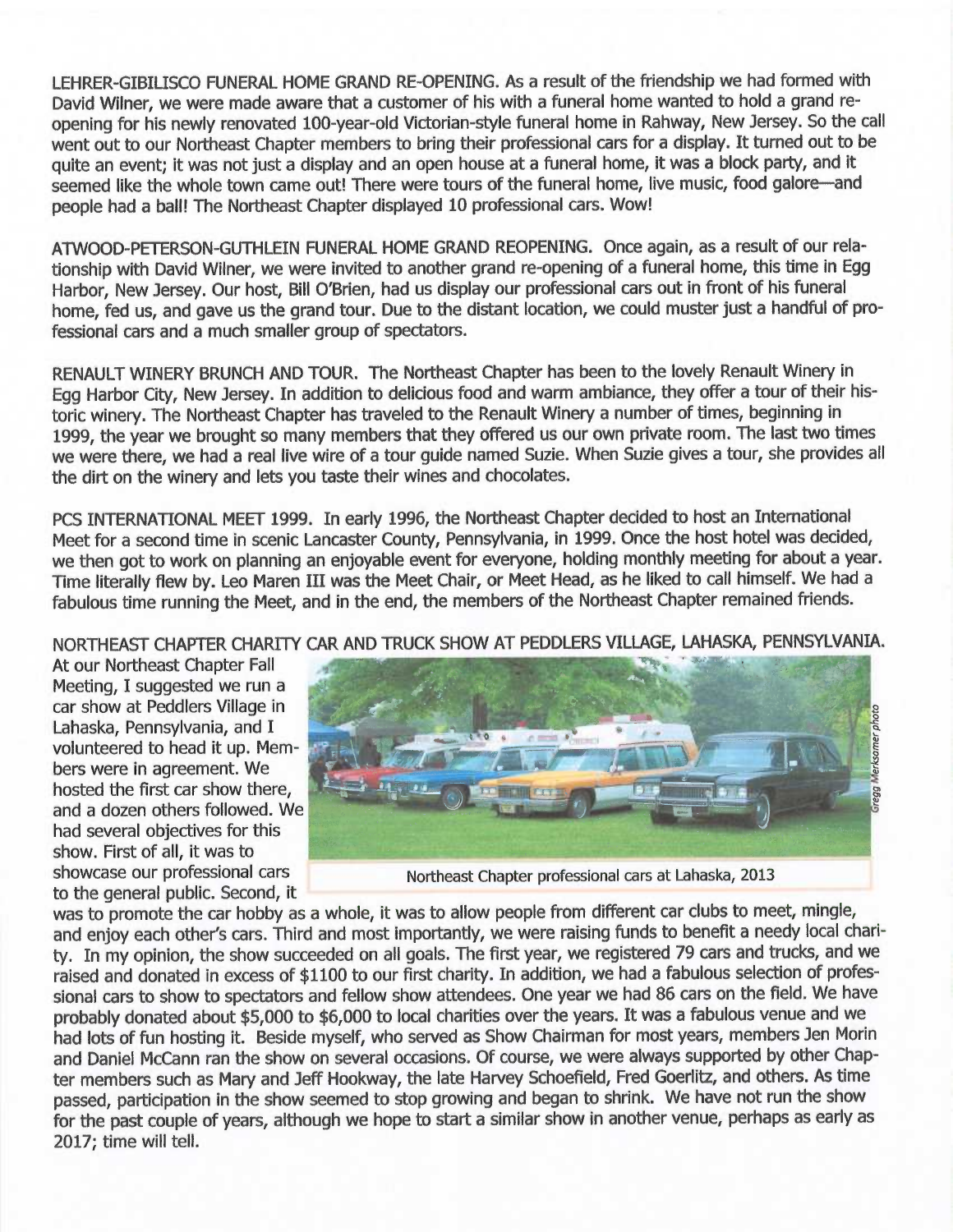SHOWS, MUSTERS, SPECIAL EVENTS. The Northeast Chapter has always been an active group. For years, it was not unusual for our Chapter to have as many professional cars at an International Meet as the Host Chapter, sometimes more! The Northeast Chapter has sponsored a number of awards at these Meets, too. We have been a familiar presence at many shows over the years. Sometimes we caravaned to a show one hundred miles away. We have displayed Northeast Chapter professional cars at every type of event you can think of; e.g., fire musters, parades, EMS displays, National Night Out celebrations, cruise nights, local car shows, etc.

In 2015, we were invited to hold a professional-car display at a well-known East Coast car show, Lead East. This show runs for five days, hosts about 1800 show cars 1973 and older, and features music of the Fifties and Sixties, live bands, dance contests, car-related seminars, and even a prom. This event is special, and it was an honor to be part of it. We had four professional cars there which I felt were fairly well received. We handed out issues of The Professional Car, The Criterion, and membership applications and literature. Should we be invited again, we plan to have even more professional cars on display.





Show, September 2015

hosted the third

Chapter members behind Northeast Chapter banner at Lead East Car Show, Parsippany, Shook Funeral N.J., September 2015. L to R: Paul Vickery,<br>Home in Clifton, Boy Garretson, Lucille Marcy, Dawson Home in Clifton, Roy Garretson, Lucille Marcy, Dawson<br>New Jersey Research Blackmore, and Bill Marcy Blackmore, and Bill Marcy

annual car show in conjunction with the Clifton Street Fair. This show also provides a fabulous opportunity to display professional cars at a mainstream event. With literally thousands of spectators, the crowds never stop looking at our professional cars. The hosts, Nancy and Roy Garretson, who are Northeast Chapter members, donate all of the money to charity.

The kids seem to love the Marcy's 1968 Superior DINNERS, PICNICS, AND SPECIAL MEETING PLACES. The Pontiac ambulance at Shook Funeral Home Chapter has been invited at least three times to the home of Donna and Paul Vickery, long-time Chapter members, for <sup>a</sup> picnic on their estate. Their yard is so big that we have had as many as 8 or 10 professional cars parked in their back

yard with lots of space left over. Northeast Chapter has met at Shook Funeral Home and Nicos Elias' Funeral Home: Nicos is a Chapter member. We have been to Kanter Auto Parts in Boonton, New Jersey, and got to see up close and personal PCS member Fred Kanter's personal collection of classic cars. We have also met in squad buildings, fire houses, and even in churches.

THOMAS GAMBARDELLA COLLECTION. About a dozen years back, we were invited to then Northeast Chapter member Tom Gambardella's garage in Yonkers, New York, a long drive for most of us. He was an elderly gent who had asked us repeatedly to come see his collection. Tom owned a livery service for about fifty years, and his collection was based on those cars. His garage from the outside appeared quite ordinary, but when the door opened to let us in, there stood one of the warmest people I have ever met. Tom's collection was very impressive; he had one beautiful vintage professional car after another. All the cars were immaculate, with the exception of a work-in-progress carved-panel hearse. After the tour, Tom and his family took all of us to an Italian restaurant for a delicious dinner. It was quite a day and Tom was quite a guy!

PCS INTERNATIONAL MEET 2008. In 2008, the Chapter took it on again. Headed by Meet Chair Daniel McCann and the Meet Committee, the Meet was held in Mt. Laurel, New Jersey. With the Meet site being in close proximity to Philadelphia, New York City, and Atlantic City, there were tours galore. In addition, North-